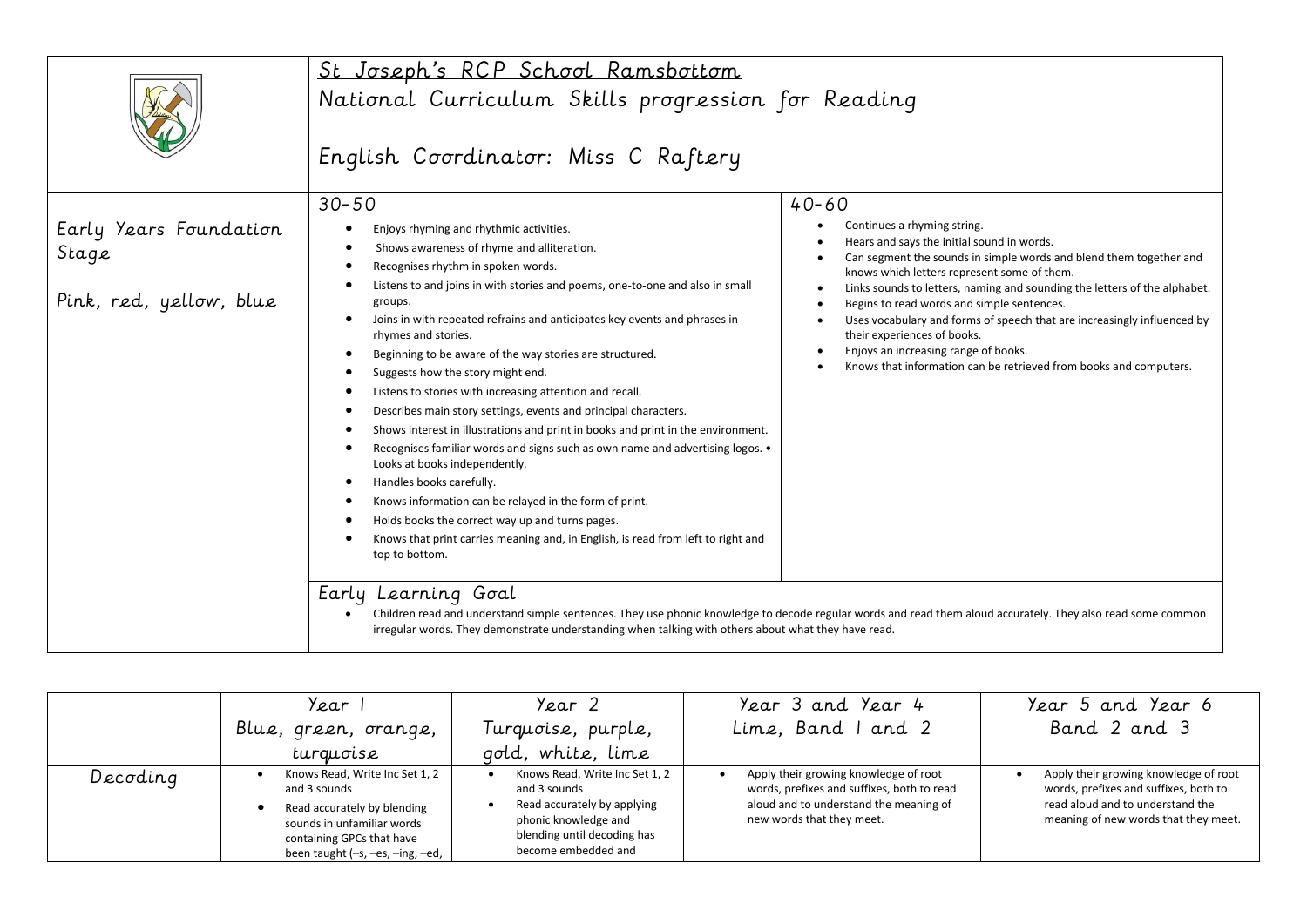|                             | -er and -est endings) including<br>words with more than one<br>syllable<br>Read aloud, accurately and<br>independently books that are<br>consistent with their<br>developing phonic knowledge.<br>Read words with contractions<br>[for example, I'm, I'll, we'll],<br>and understand that the<br>apostrophe represents the<br>omitted letter(s)<br>Respond speedily with the<br>correct sound to graphemes<br>(letters or groups of letters) for<br>all 40+ phonemes, including,<br>where applicable, alternative<br>sounds for graphemes. | reading is fluent, including<br>words with 2 or more syllables.<br>Read most words quickly and<br>fluently without overt<br>sounding/blending.<br>Read and recognise alternate<br>sounds for different<br>graphemes.<br>Read words with common<br>suffixes (ed, ing).                                                                                                                               |                                                                                                                                                                                                                                                                                                                                     |                                                                                                                                                                                                                                                                                                                                                                                                                                                                                                          |
|-----------------------------|--------------------------------------------------------------------------------------------------------------------------------------------------------------------------------------------------------------------------------------------------------------------------------------------------------------------------------------------------------------------------------------------------------------------------------------------------------------------------------------------------------------------------------------------|-----------------------------------------------------------------------------------------------------------------------------------------------------------------------------------------------------------------------------------------------------------------------------------------------------------------------------------------------------------------------------------------------------|-------------------------------------------------------------------------------------------------------------------------------------------------------------------------------------------------------------------------------------------------------------------------------------------------------------------------------------|----------------------------------------------------------------------------------------------------------------------------------------------------------------------------------------------------------------------------------------------------------------------------------------------------------------------------------------------------------------------------------------------------------------------------------------------------------------------------------------------------------|
| Comprehension/<br>retrieval | Checking the text makes sense<br>as they read and self-correct<br>mistakes.<br>Explaining clearly their<br>understanding of what is read<br>to them.<br>Discussing word meanings and<br>linking new meanings to words<br>already known.                                                                                                                                                                                                                                                                                                    | Checking the text makes sense<br>as they read and self-<br>correcting mistakes.<br>Explaining clearly their<br>understanding of what is read<br>to them.<br>Asking and answering<br>$\bullet$<br>questions about books<br>Discuss the sequence of events<br>$\bullet$<br>in a book and how events are<br>related<br>Discussing word meanings and<br>linking new meanings to words<br>already known. | Identifying the main ideas drawn from more<br>than one paragraph and summarising these<br>Asking questions to improve their<br>$\bullet$<br>understanding<br>Retrieving, recording and presenting<br>information from non-fiction<br>Checking that the book makes sense to<br>them and exploring the meaning of words in<br>context | Distinguishing between statements of<br>fact and opinion<br>Summarising the main ideas drawn from<br>$\bullet$<br>more than one paragraph, identifying<br>key details that support the main ideas<br>(précising longer passages)<br>Retrieving, recording and presenting<br>$\bullet$<br>information from non-fiction.<br>Asking questions to improve their<br>$\bullet$<br>understanding<br>Checking that the book makes sense to<br>$\bullet$<br>them and exploring the meaning of<br>words in context |
| Inference                   | Making inferences from the<br>text based on what is said and<br>done in the book.<br>Predicting what might happen<br>$\bullet$<br>from what has been read so far<br>Linking their own experiences<br>to their reading and using<br>these to help understand the<br>text.                                                                                                                                                                                                                                                                   | Making inferences from the<br>text based on what is said and<br>done in the book.<br>Predicting what might happen<br>$\bullet$<br>from what has been read so far<br>Linking their own experiences<br>to their reading and using<br>these to help understand the<br>text.                                                                                                                            | Predicting what might happen from details<br>stated and implied<br>Drawing inferences such as inferring<br>characters' feelings from their actions, and<br>justifying inferences with evidence                                                                                                                                      | Predicting what might happen from<br>$\bullet$<br>details stated and implied<br>Drawing inferences such as inferring<br>characters' feelings, thoughts and<br>motives from their actions, and<br>justifying inferences with evidence                                                                                                                                                                                                                                                                     |
| Language for<br>effect      |                                                                                                                                                                                                                                                                                                                                                                                                                                                                                                                                            | Discussing favourite words and<br>phrases and explaining why<br>they like them<br>Recognising recurring language<br>in poems/stories                                                                                                                                                                                                                                                                | Discussing words and phrases that capture<br>the reader's interest and imagination<br>(WOW words – language choice) and how<br>these contribute to meaning<br>Identifying how language, structure, and<br>presentation contribute to meaning                                                                                        | Discussing and evaluating how authors<br>$\bullet$<br>use language, including figurative<br>language, considering the impact on the<br>reader and how it contributes to<br>meaning.                                                                                                                                                                                                                                                                                                                      |
| Genres                      | Understanding the particular<br>$\bullet$<br>characteristics of fairy tales<br>and traditional stories<br>Discussing the significance of<br>the title and events                                                                                                                                                                                                                                                                                                                                                                           | Reading non-fiction books<br>$\bullet$<br>organised in different ways                                                                                                                                                                                                                                                                                                                               | Identifying and discussing themes and<br>$\bullet$<br>conventions in and across a wide range of<br>writing (features of a particular genre)                                                                                                                                                                                         | Identifying and discussing themes and<br>$\bullet$<br>conventions in and across a wide range<br>of writing (features of a particular genre)                                                                                                                                                                                                                                                                                                                                                              |